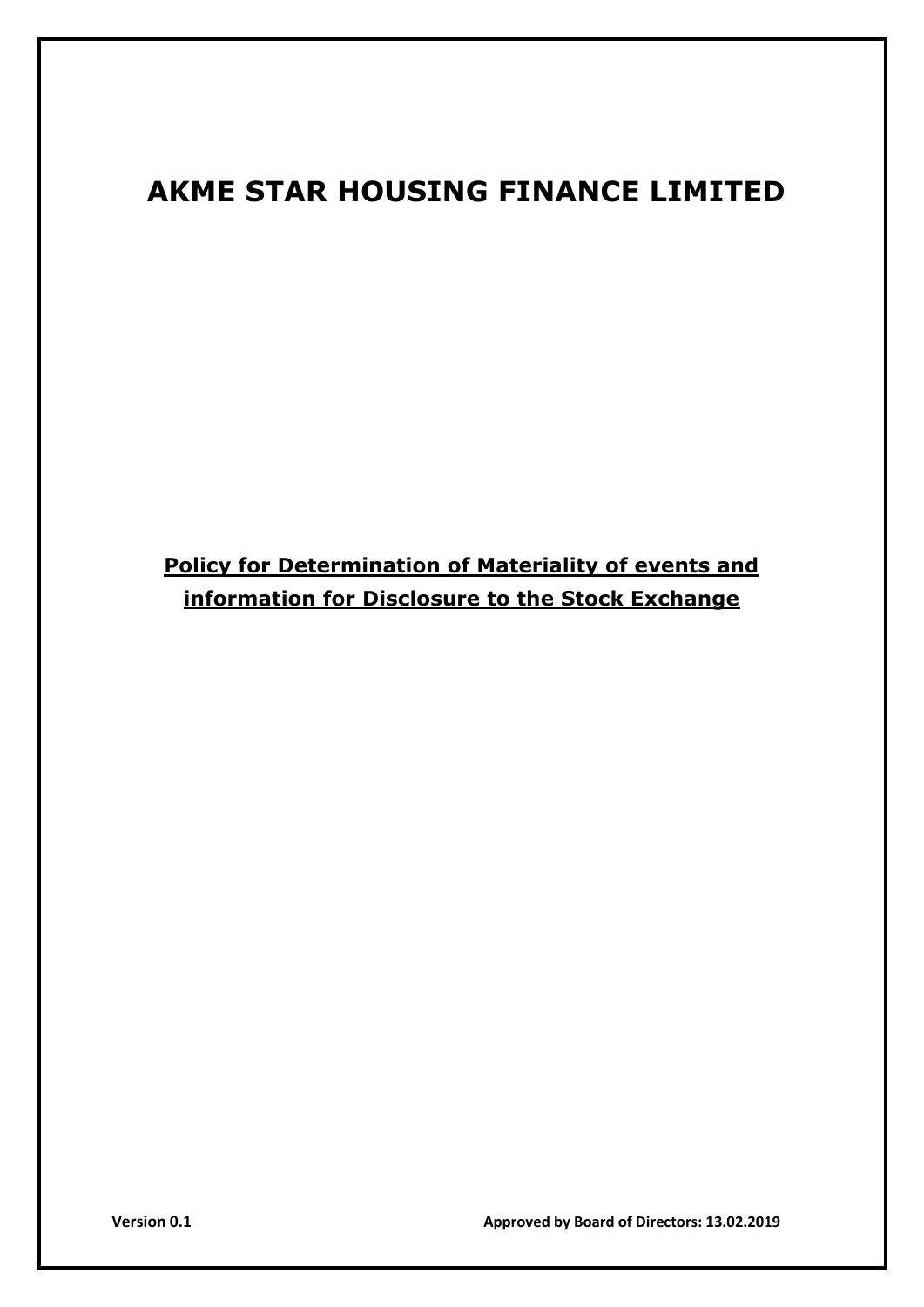# **Table of Contents**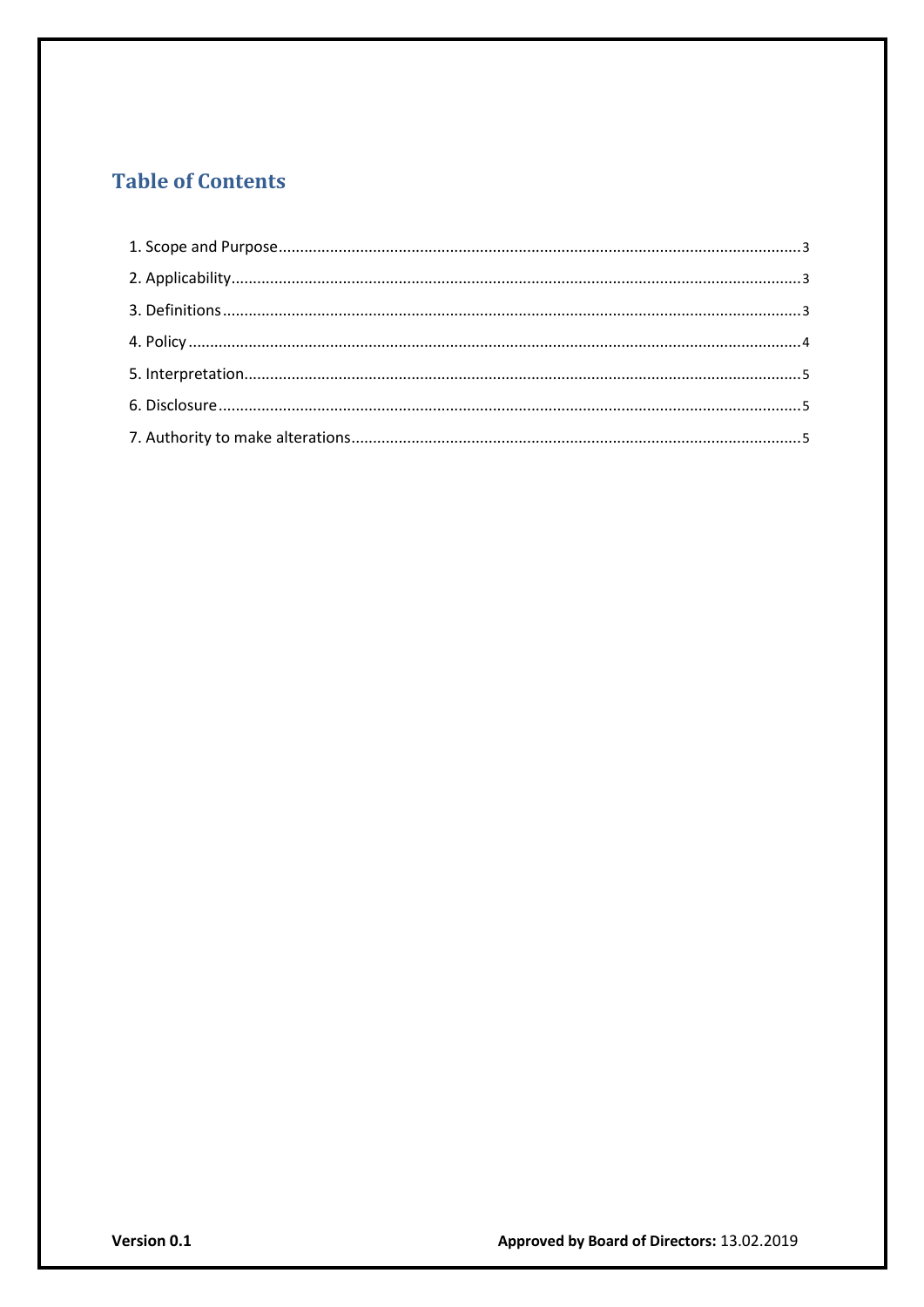# <span id="page-2-0"></span>**1. Scope and Purpose**

The Securities Exchange Board of India, on 2<sup>nd</sup> September, 2015, has come out with the SEBI (Listing Obligations and Disclosure Requirements) Regulations, 2015 (Listing Regulations, 2015). By virtue of the Regulation 30 of said Regulations, 2015, **Akme Star Housing Finance Limited** (the "Company") recognizes the need to frame a policy to determine the material events by testing the materiality as required under Regulation 30 for the purpose of proper, sufficient and timely disclosure of the same to the Stock Exchange (where the Company"s equity shares are listed, herein after called "the Exchange").

This Policy for Determination of Materiality (the "Policy") has been adopted by the Board of Directors of the Company at its Meeting held on 13<sup>th</sup> February, 2019.

# **2. Applicability**

This Policy shall be applicable to all events in the Company, as and when they come under the criteria enumerated in the Policy.

## **3. Definitions**

I. **"Board"** shall mean the Board of Directors of the Company;

II. **"Company"** shall mean Akme Star Housing Finance Limited;

III. **"Compliance Officer"** shall mean the Company Secretary of the Company;

IV. **"Key Managerial Personnel / KMP"** means Key Managerial Personnel as defined in sub-section (51) of section 2 of the Companies Act, 2013

V. **"Listing Regulations 2015"** mean SEBI (Listing Obligations & Disclosure Requirements) Regulations 2015 which include modifications/ clarifications/ circulars thereof.

VI. "Material Event" or "Material Information" shall mean such event or information as set out in the Schedule III of Listing Regulation 2015 or as may be determined in terms of the Policy. In the Policy, the words, "material" and "materiality" shall be construed accordingly.

VII. **"Officer"** means as assigned to the term in clause (59) of Section 2 of the Companies Act, 2013 and shall include Promoters of the Company.

*Any other term not defined herein shall have the same meaning as defined in the Companies Act, 2013, Securities and Exchange Board of India (Listing Obligations and Disclosure Requirements) Regulations, 2015, or any other applicable law/regulation/rules.*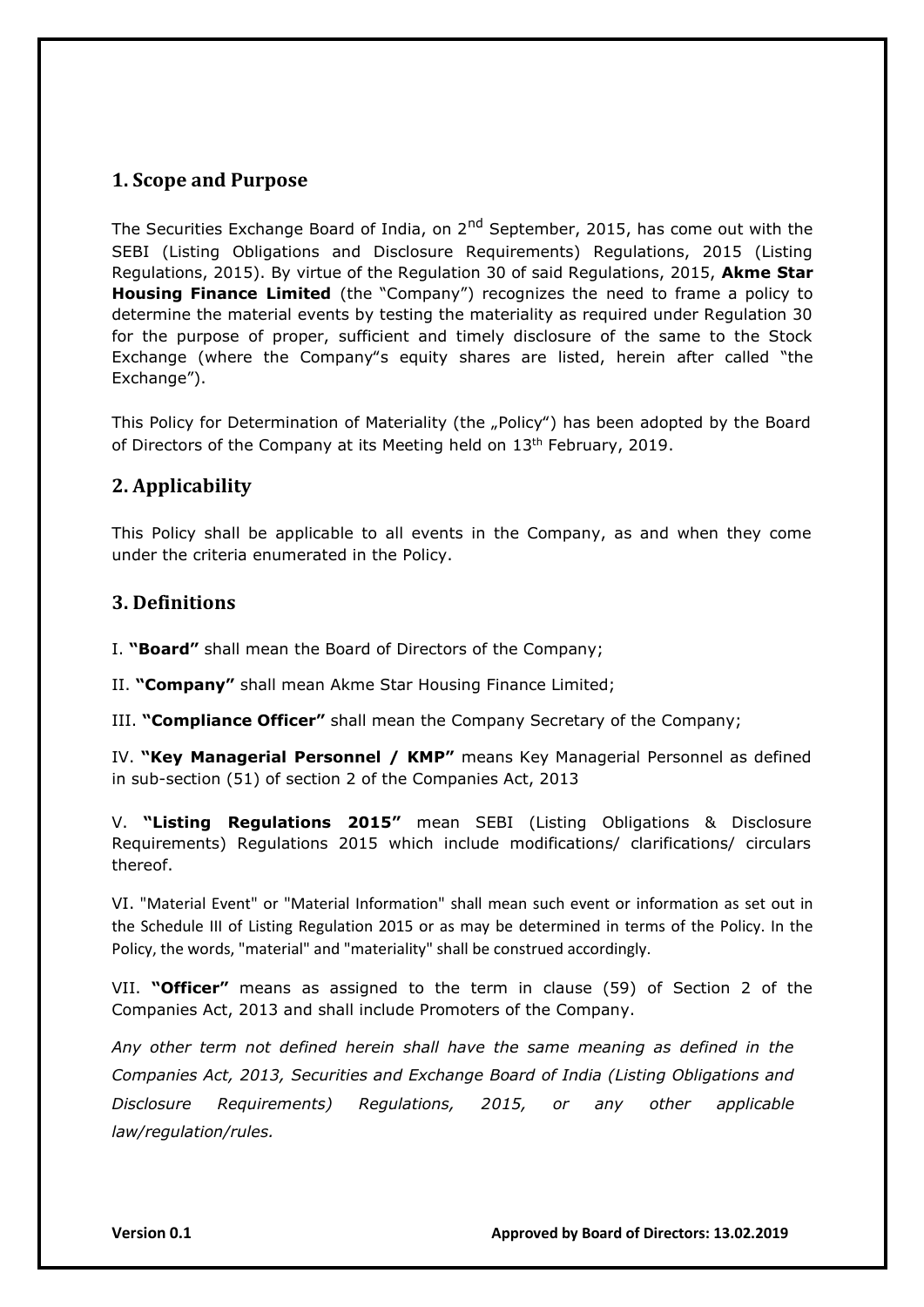## <span id="page-3-0"></span>**4. Policy**

**A**. The Whole Time Director, Chief Financial Officer and Company Secretary of the Company are severally authorised for the purpose of determining materiality of an event or information based on application of this policy and guidelines for materiality as defined in sub-clause D of this clause and making disclosures to the stock exchanges.

The contact details of the above KMPs so designated shall be disclosed to the stock exchange and also be placed on the Company"s website.

**B**. Certain information would be per se Material Information as per Para A of Part A of Schedule III of the Listing Regulations, 2015 as specified in Annexure-A.

**C**. Besides per se Material Information, an event / information as mentioned in Para B, C & D of Part A of Schedule III of the Listing Regulations 2015 as specified in Annexure-B ,would be deemed as Material Information based on application of this policy, if any information or event or major development likely to affect the business which are exclusively known to the Company and which may be necessary to be disclosed to enable holders of securities of the Company to appraise its position and avoid establishment of false market in the securities and in order to enable investors to make wellinformed investment decisions.

An illustrative list of the events to which the guidelines at clause 4(C) above would be applied shall be as per Para B, C and D of Part A of Schedule III of the Listing Regulations, 2015.

**D.** In addition to above, the Company and/or authorized KMPs shall also consider the following criteria for determination of materiality of events/ information:

i. the omission of an event or information, which is likely to result in discontinuity or alteration of event or information already available publicly; or

ii. the omission of an event or information, which is likely to result in significant market reaction if the said omission came to light at a later date;

iii. In case where the criteria specified in clause (i) and (ii) above are not applicable, an event/information may be treated as being material if such event/information is covered by criteria specified under Sub-Clause C of Clause 4 above or in the opinion of the Board of Directors of the Company is material.

Where it is difficult to report the events based on qualitative criteria as stated above, the same may be considered material for disclosure, upon meeting materiality thresholds as may be considered and decided by the authorized KMPs based on latest audited financial statements of the Company.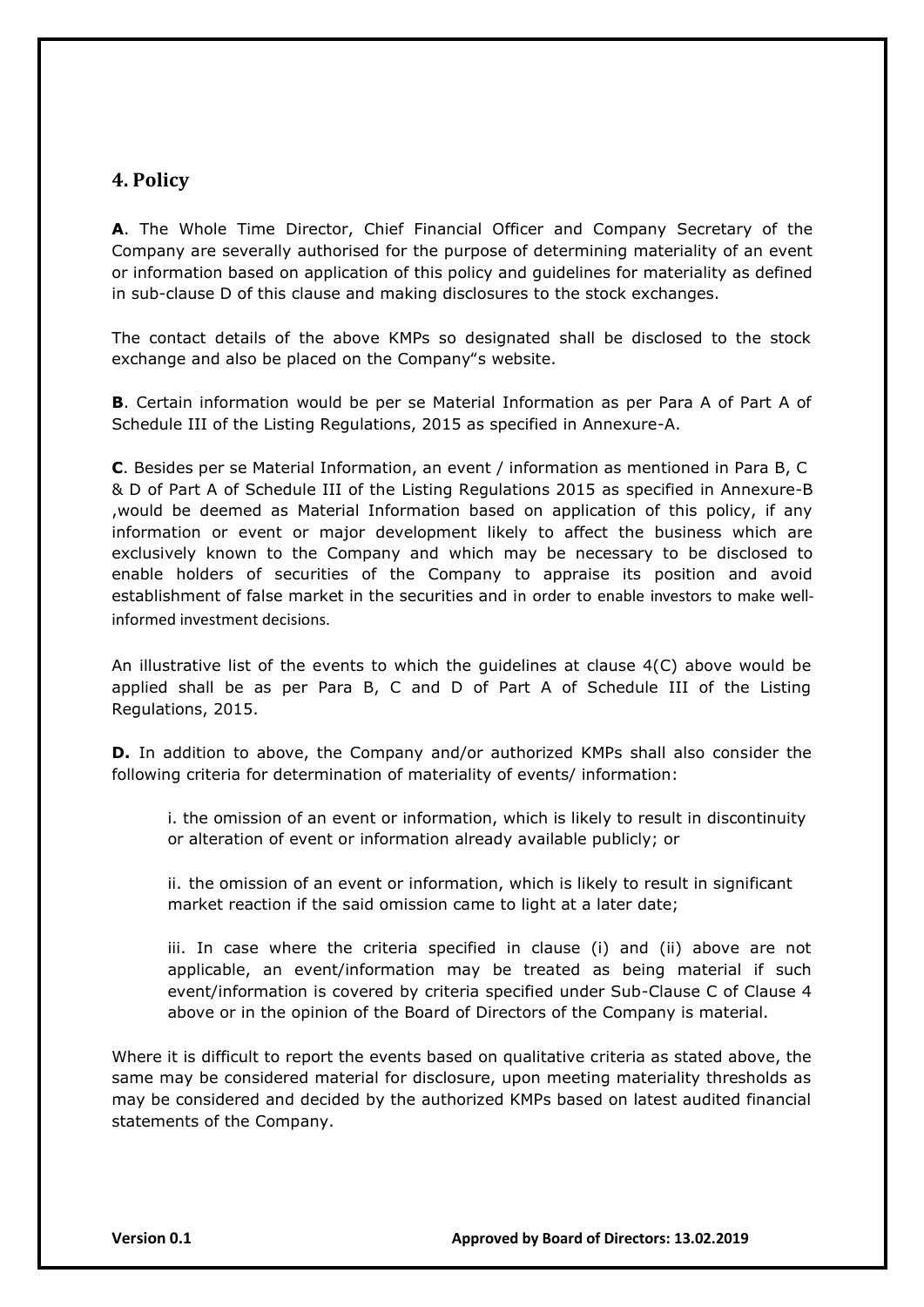#### <span id="page-4-0"></span>**5. Interpretation**

In any circumstance where the terms of this policy differ from any existing or newly enacted law, rule, regulation or standard governing the Company, the law, rule, regulation or standard will take precedence over these policies and procedures until such time as this policy is changed to conform to the law, rule, regulation or standard.

#### **6. Disclosure**

The authorized KMPs shall observe the following for proper and timely disclosure to the Stock Exchange of any material events/ information as defined hereon:

I. For determining materiality of any event/transaction, reference is to be made to this Policy and the Regulations.

II. Immediate disclosure of events enumerated in sub-para (1) to (3) of Part-A of Schedule III of the Listing Regulations 2015 without application of this policy.

III. Disclosure of the events enumerated in sub-para 4 of Para- A of Part- A of Schedule III of the Listing Regulations 2015 shall be made within 30 minutes of the conclusion of the Board Meeting.

IV.. All events mentioned in Para- A of Part A ( other than sub-para 4 ), Para -B, Para -C and Para - D of Part- A of Schedule III of the Listing Regulations 2015, shall be disclosed by the Company as soon as reasonably possible but not later than 24 hours from the occurrence of a particular event.

V. Any material development of an event/information disclosed shall be made to the exchange.

V. All the disclosures made to the Stock Exchange under this Policy shall also be disclosed on the Website of the Company and the same shall be hosted for a minimum period of five years.

VI. The Company shall also disclose all the events or information with respect to its Subsidiaries which are material for the Company.

#### **7. Authority to make alterations**

The Board is authorized to periodically review and make such alterations to this Policy as considered appropriate, subject to the condition that such alterations shall not be inconsistent with the provisions of the Listing Regulations 2015. Approval of the Board will not be required for updating the List of events as given in annexure, if required to comply with the Listing Regulations 2015.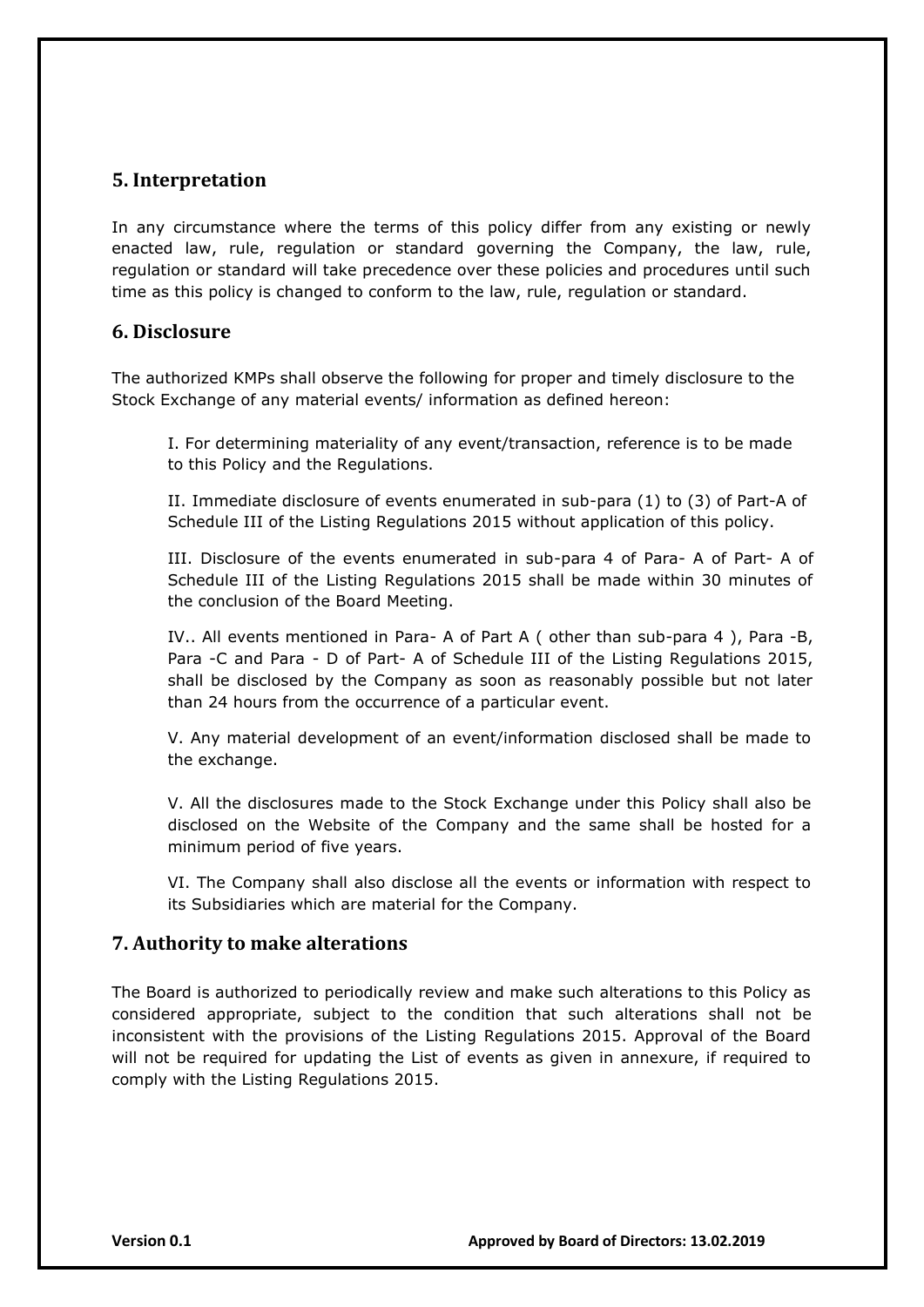#### **Annexure-A**

#### **Para A of Schedule III of the Listing Regulations 2015**

A. Events which shall be disclosed upon application of the guidelines for materiality referred in sub-regulation (4) of regulation (30):

> 1. Acquisition(s) (including agreement to acquire), Scheme of Arrangement (amalgamation/ merger/ demerger/restructuring), or sale or disposal of any unit(s), division(s) or subsidiary of the listed entity or any other restructuring.

Explanation.- For the purpose of this sub-para, the word 'acquisition' shall mean,-

(i) acquiring control, whether directly or indirectly; or,

(ii) acquiring or agreeing to acquire shares or voting rights in, a company, whether directly or indirectly, such that -

(a) the listed entity holds shares or voting rights aggregating to five per cent or more of the shares or voting rights in the said company, or;

(b) there has been a change in holding from the last disclosure made under sub-clause (a) of clause (ii) of the Explanation to this sub-para and such change exceeds two per cent of the total shareholding or voting rights in the said company.

2. Issuance or forfeiture of securities, split or consolidation of shares, buyback of securities, any restriction on transferability of securities or alteration in terms or structure of existing securities including forfeiture, reissue of forfeited securities, alteration of calls, redemption of securities etc.

3. Revision in Rating(s).

4. Outcome of Meetings of the board of directors: The listed entity shall disclose to the Exchange(s), within 30 minutes of the closure of the meeting, held to consider the following:

a) dividends and/or cash bonuses recommended or declared or the decision to pass any dividend and the date on which dividend shall be paid/dispatched;

b) any cancellation of dividend with reasons thereof;

c) the decision on buyback of securities;

d) the decision with respect to fund raising proposed to be undertaken

e) increase in capital by issue of bonus shares through capitalization including the date on which such bonus shares shall be credited/dispatched;

f) reissue of forfeited shares or securities, or the issue of shares or securities held in reserve for future issue or the creation in any form or manner of new shares or securities or any other rights, privileges or benefits to subscribe to;

g) short particulars of any other alterations of capital, including calls;

h) financial results;

i) decision on voluntary delisting by the listed entity from stock exchange(s).

5. Agreements (viz. shareholder agreement(s), joint venture agreement(s), family settlement agreement(s) (to the extent that it impacts management and control of the listed entity), agreement(s)/treaty(ies)/contract(s) with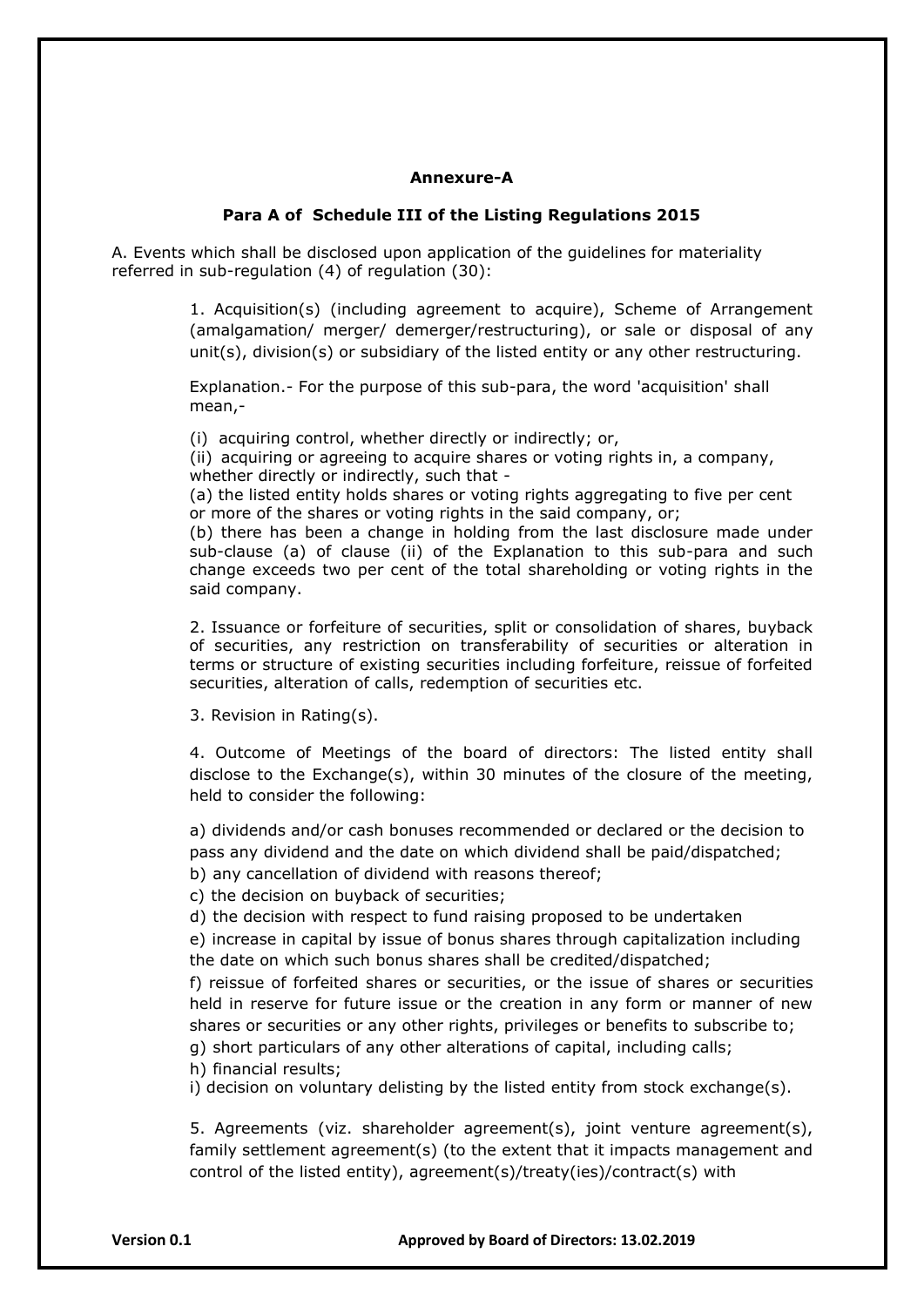media companies) which are binding and not in normal course of business, revision(s) or amendment(s) and termination(s) thereof.

6. Fraud/defaults by promoter or key managerial personnel or by listed entity or arrest of key managerial personnel or promoter.

7. Change in directors, key managerial personnel (Managing Director, Chief Executive Officer, Chief Financial Officer , Company Secretary etc.), Auditor and Compliance Officer.

8. Appointment or discontinuation of share transfer agent.

9. Corporate debt restructuring.

10. One time settlement with a bank.

11. Reference to BIFR and winding-up petition filed by any party / creditors.

12. Issuance of Notices, call letters, resolutions and circulars sent to shareholders, debenture holders or creditors or any class of them or advertised in the media by the listed entity.

13. Proceedings of Annual and extraordinary general meetings of the listed entity.

14. Amendments to memorandum and articles of association of listed entity, in brief.

15. Schedule of Analyst or institutional investor meet and presentations on financial results made by the listed entity to analysts or institutional investors.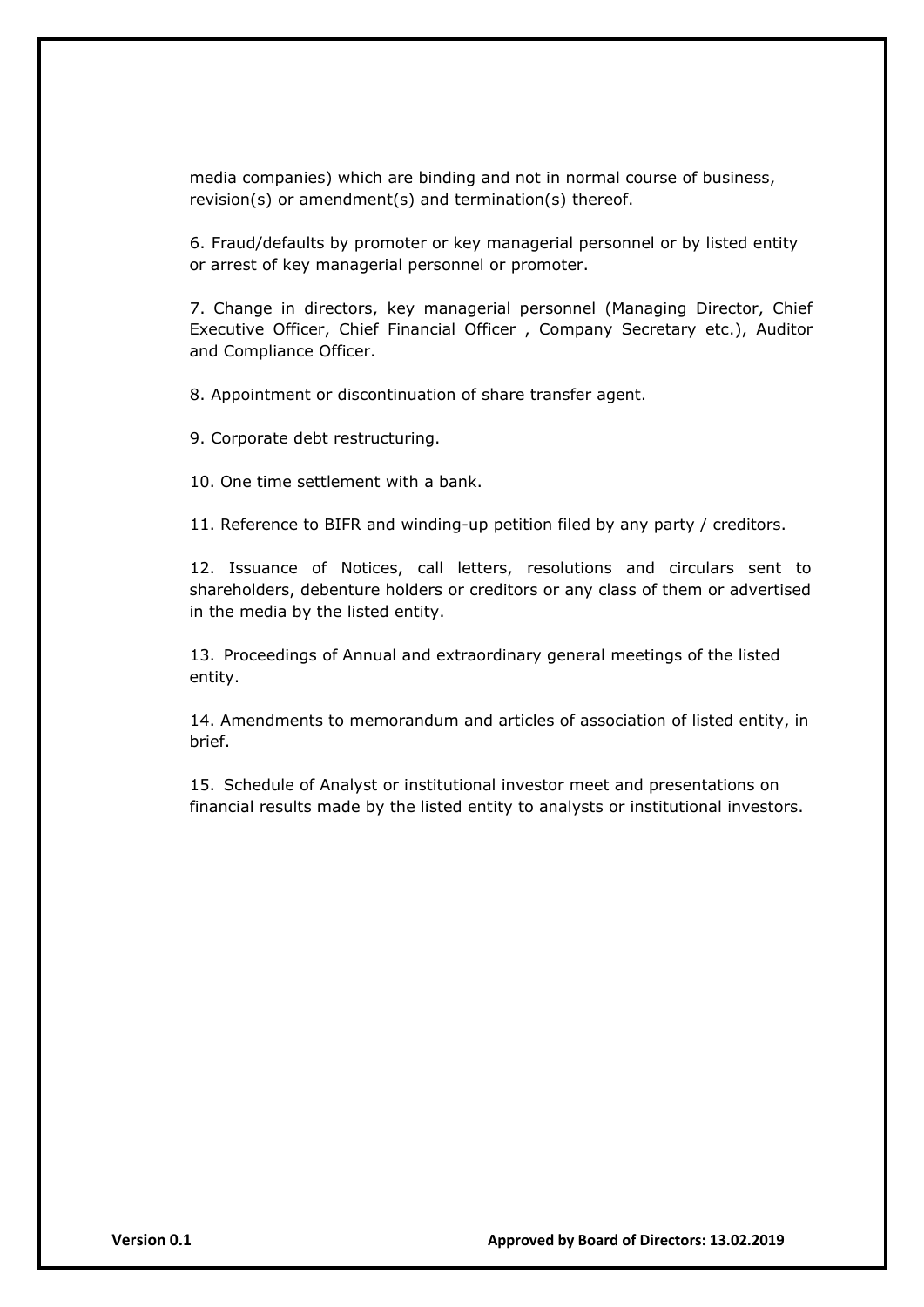#### **Annexure-B**

#### **Para B, C & D of Part A of Schedule III of the Listing Regulations 2015**

B. Events which shall be disclosed upon application of the guidelines for materiality referred in sub-regulation (4) of regulation (30):

1. Commencement or any postponement in the date of commencement of commercial production or commercial operations of any unit/division.

2. Change in the general character or nature of business brought about by arrangements for strategic, technical, manufacturing, or marketing tie-up, adoption of new lines of business or closure of operations of any unit/division (entirety or piecemeal).

3. Capacity addition or product launch.

4. Awarding, bagging/ receiving, amendment or termination of awarded/bagged orders/contracts not in the normal course of business.

5. Agreements (viz. loan agreement(s) (as a borrower) or any other agreement(s) which are binding and not in normal course of business) and revision(s) or amendment(s) or termination(s) thereof.

6. Disruption of operations of any one or more units or division of the listed entity due to natural calamity (earthquake, flood, fire etc.), force majeure or events such as strikes, lockouts etc.

7. Effect(s) arising out of change in the regulatory framework applicable to the listed entity.

8. Litigation(s) / dispute(s) / regulatory action(s) with impact.

9. Fraud/defaults etc. by directors (other than key managerial personnel) or employees of listed entity.

10. Options to purchase securities including any ESOP/ESPS Scheme.

11. Giving of guarantees or indemnity or becoming a surety for any third party.

12. Granting, withdrawal, surrender, cancellation or suspension of key licenses or regulatory approvals.